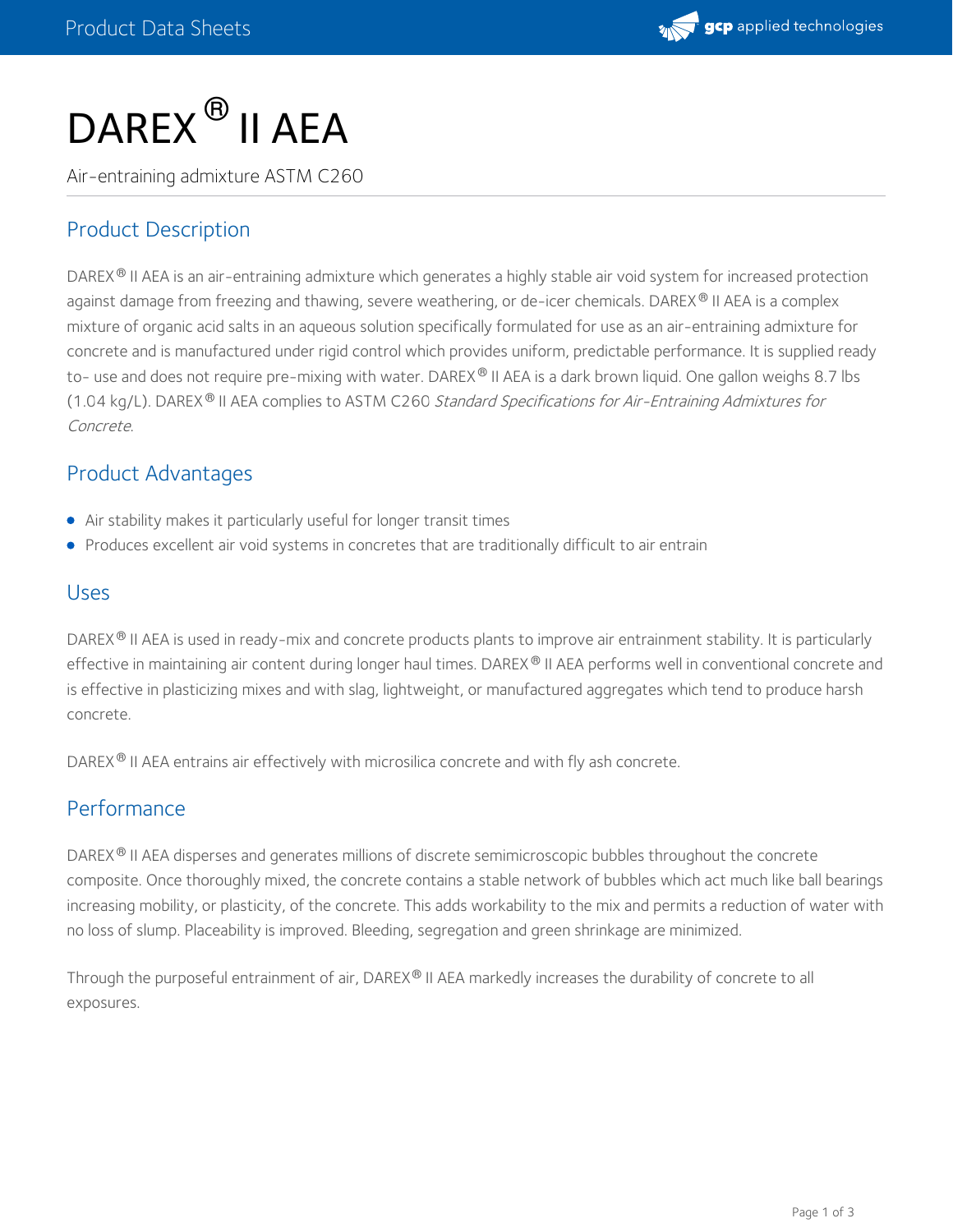

# Compatibility with Other Admixtures and Batch Sequencing

DAREX® II AEA is compatible with most GCP admixtures as long as they are added separately to the concrete mix. In general, it is recommended that DAREX ® II AEA be added to the concrete mix near the beginning of the batch sequence for optimum performance, preferably by "dribbling" on the sand. Different sequencing may be used if local testing shows better performance. Please see GCP Technical Bulletin TB-0110, Admixture Dispenser Discharge Line Location an*d Sequencing for Concrete Batching Operations* for further recommendations. DAREX® II AEA should not be added directly to heated water.

Pretesting of the concrete mix should be performed before use, as conditions and materials change in order to assure compatibility, and to optimize dosage rates, addition times in the batch sequencing and concrete performance. Please consult your GCP Applied Technologies representative for guidance.

### Addition Rates

There is no standard addition rate for DAREX® II AEA. The amount to be used will depend upon the amount of air required under job conditions, usually in the range of 4% to 7%. Typical factors which might influence the amount of air entrained are temperature, cement, sand gradation and use of extra fine materials such as fly ash. Typical DAREX  $^{\circledR}$  II AEA addition rates generally range from ½ to 5 fl oz/100 lbs (30 to 320 mL/100 kg) of cement.

The air-entraining efficiency of DAREX $^\circ$  II AEA becomes even greater when used with water-reducing and setretarding agents. This may allow a reduction of up to ⅔ in the amount of DAREX® II AEA required for the specified air content.

#### Concrete Mix Adjustment

Entrained air results in increased yields with a consequent decrease in the cement content of the placed concrete. This condition calls for a mix adjustment, usually accomplished by reducing the fine aggregate content. This is in addition to the reduction in water content brought about by the increase in plasticity.

# Packaging & Handling

DAREX® II AEA is available in bulk, delivered by metered tank trucks, totes and drums.

DAREX® II AEA will freeze at about 30 °F (-1 °C), but its air-entraining properties are completely restored by thawing and thorough mechanical agitation.

#### Dispensing Equipment

A complete line of accurate dispensing equipment is available. These dispensers can be located to discharge into the water line, the mixer, or on the sand.